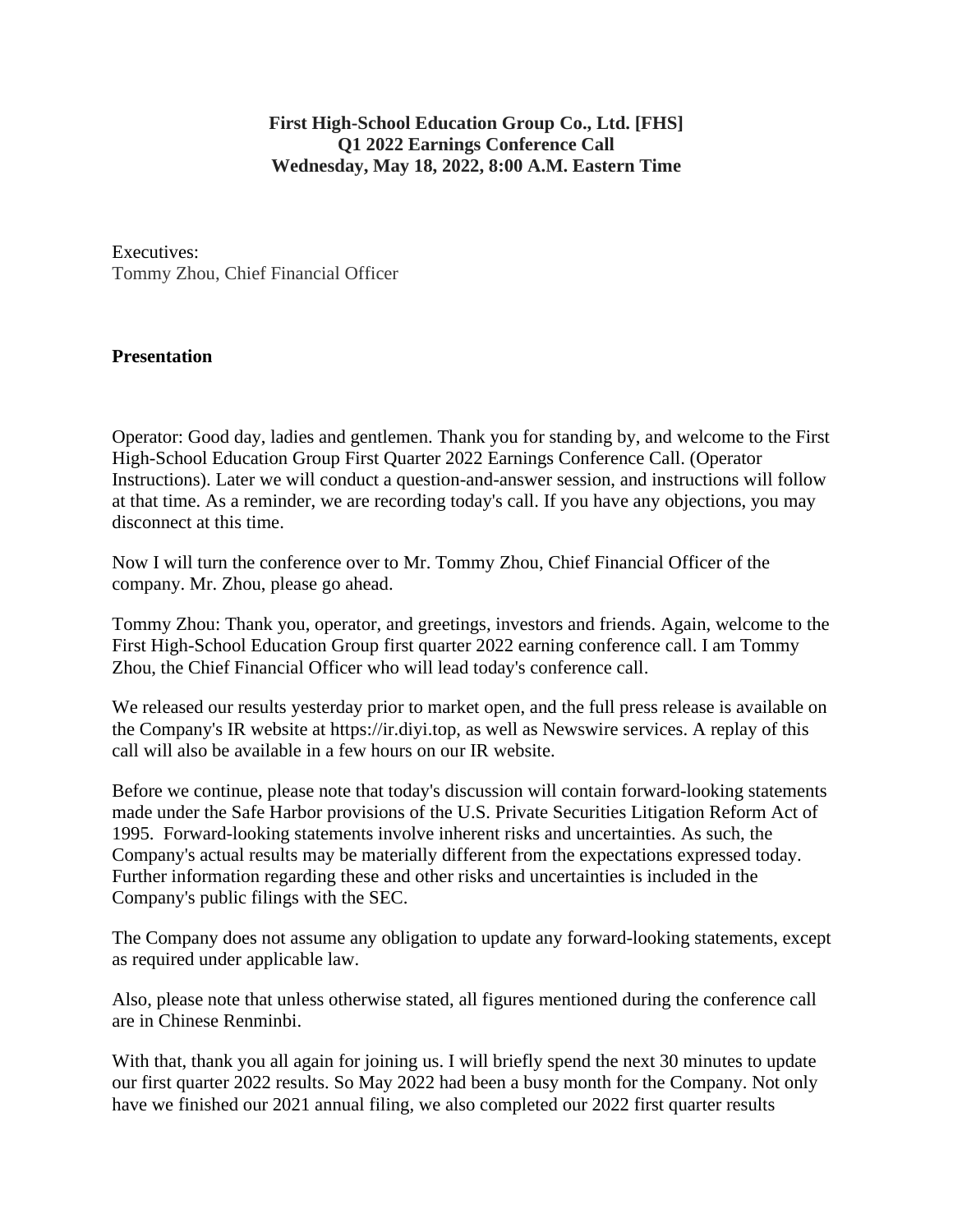consolidation. Historically, we did not report quarterly. As international listed company in the United States, we're only obligated to do an annual report and half-year report. But from now on, the company will report quarterly to provide for everyone a better insight into our operation.

The entire team in the company worked tirelessly because we want to show all investors and friends, that despite unexpected regulatory changes, the Company and its team have adapted, and is now on-trend to produce great results for this year and the future years.

For 2022 first quarter, the company achieved revenues of RMB89.3 million, a 14.2% increase compared to last year of the same period. More exciting is that we did achieve net income of RMB19.5 million, which is 264% increase compared to last year of the same period.

And allow me to explain the positive trend that we are setting forward into 3 different key items: Item #1: We achieved marginally increased net income results, mainly due to our ability to adapt in a changing environment. Prior to a series of regulatory changes introduced in 2021, I believe all education companies, large and small, had mainly one strategy, which is to expand and to expand fast. Initially, for the first half of 2021, that was mainly the case for us also. We too wanted to expand, and wanted to have more schools open before each year's September season, before school starts.

But I think for us, a bit quicker than most, when the regulatory changes did publish throughout the year, actually, several times. But mainly around July-August of last year, we did not hesitate in any disbelief; we simply adopted to the changing regulatory environment. Especially since last year third quarter, we assertively shifted our strategy from a purely outward focused to more inward focused.

We wanted to make sure that before we go out to expand into new territory, we have a solid foundation first, that all of our existing schools will be operating in near perfect conditions before we expand into new areas. So I think that our ability to adapt is a key to thriving in a changing environment, and visibly from this quarter's result, we were able to set that trend. Moving forward, we again think regulatory environment is constantly changing. No one knows what will be released, but the ability to adapt is extremely important going forward.

Item #2: Our revenue increased notably 14% compared to last year of the same quarter, which is always a healthy indicator of a growing business. But it was actually our improvements in operating efficiencies, especially cost saving measures, that contributed mostly to the significant increase, 264% in net income. We want to make sure that every dollar we have is well spent. So since last year third quarter, we did a rigorous redesign of the budget system and our compensation system as well, all for the reason to better allocate resources and to better align spending and results.

For our budget system, we've updated it entirely. We still use the same accounting system, but we implement each module much better. Now we can forecast our cash flow a month to 2 months prior to the actual expenditure. This is done by both analyzing historical data and also reporting from the department or school who wish to use the cash. By actually knowing the forecast, the cash flow, ahead of time, this allows us not only to have a better cash management, but also to foresee if those costs are actually necessary. Nowadays, almost any spending is at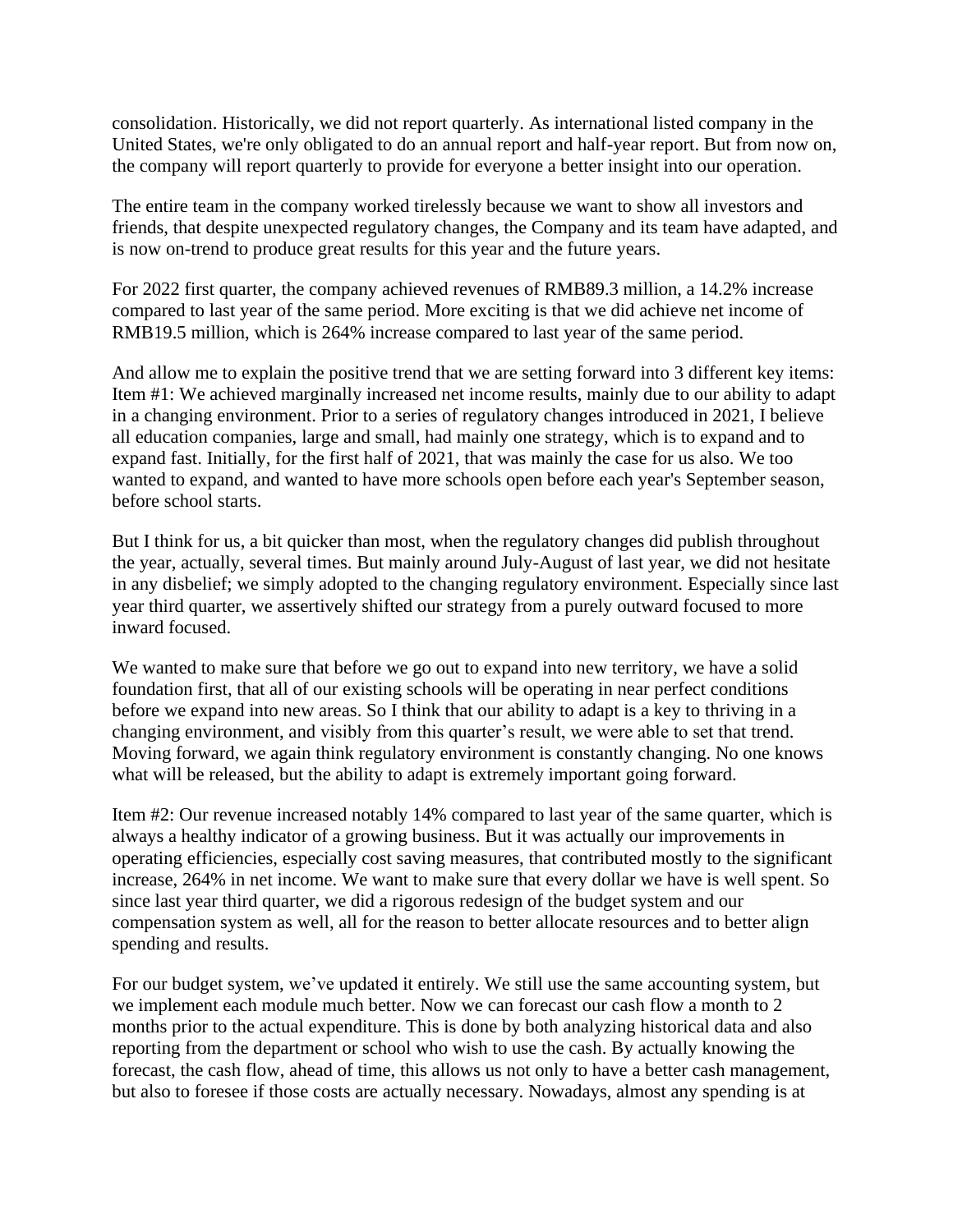least 1 month seen ahead, so we have plenty of time to make sure it is absolutely necessary, and nothing goes to waste.

Moreover, we also increased horizontal comparison between each school, and set metrics to determine anomalies. For example, we now have a target team to identify the school which might be running below average efficiency and tailor solutions specifically for them. If we have normally a school with the teacher ratio between 1 to 15, and we have schools that are, say, 1 to 10 or 1 to 9 teachers ratio, we have to tailor solutions for that school, either to reduced headcount or increase some interim student recruitment.

Again, the metrics we set, it's a wide range between utility cost to teachers' compensation to staffing cost to ratios. So we want to do more horizontal comparisons to make sure all schools are running at equal or greater efficiencies. And similarly, to staff compensation, we now included a larger portion of performance-based pay, to precisely align data-backed results with the compensation we pay out. Teachers are paid accordingly to the hours that they give out lectures, the questions that they laid out for the students, rather than a more uniform pay.

So the above improvements in efficiencies were visible in both our annual report and quarterly reports. If we just take a look at some examples, if we look at our 2021 half-year results, the cost of revenue was RMB170 million, and then the entire year was RMB251 million, which means we spent 70% of our cost of revenues during the first half of the year, only 30% during the second half. Usually, if you do your accrual accounting, it should be a 50/50 split. But for us, we actually spent 70% of it during the first half of the year of 2021, only 30% of it in the latter half, just to show how rigorous we did to save money.

And the results were even more apparent in our general and administrative expense. For half a year, it was RMB60 million. For the entire year, it was RMB74 million. So in the second half, we spent about 1/5 of what we did spend in the first half of the year. Again, all these trends are showing that we tried to save a lot of money during last year's second half. And that continued into this quarter as well.

For the first quarter of 2022, despite we increased our revenue by 14%, our number of students increased roughly 3%, the number of schools increased, and we have much more self-operated schools in 2022, but our cost of revenue actually stayed the same. So we have all these factors that increased, but our costs did not increase. Therefore, that was able to increase our profitability quite significantly.

Again, I just want to stress for the point that for the second half of 2021 and continuing into 2022, we were able to drastically improve on our cost efficiencies. We also believe that these improvements will continue to happen throughout 2022; it's not a one-time. And all the budget, metrics, and the compensation redesign I spoke about, will be even better as we have more tools to implement these.

Another note for the fiscal year 2021 annual report, it is important to update that our audited financial results were actually improved compared to our previously-announced unaudited results. Our audited net income was RMB52.7 million, which is about 32% higher than the previously-announced unaudited net income of RMB39.9 million. This was caused mainly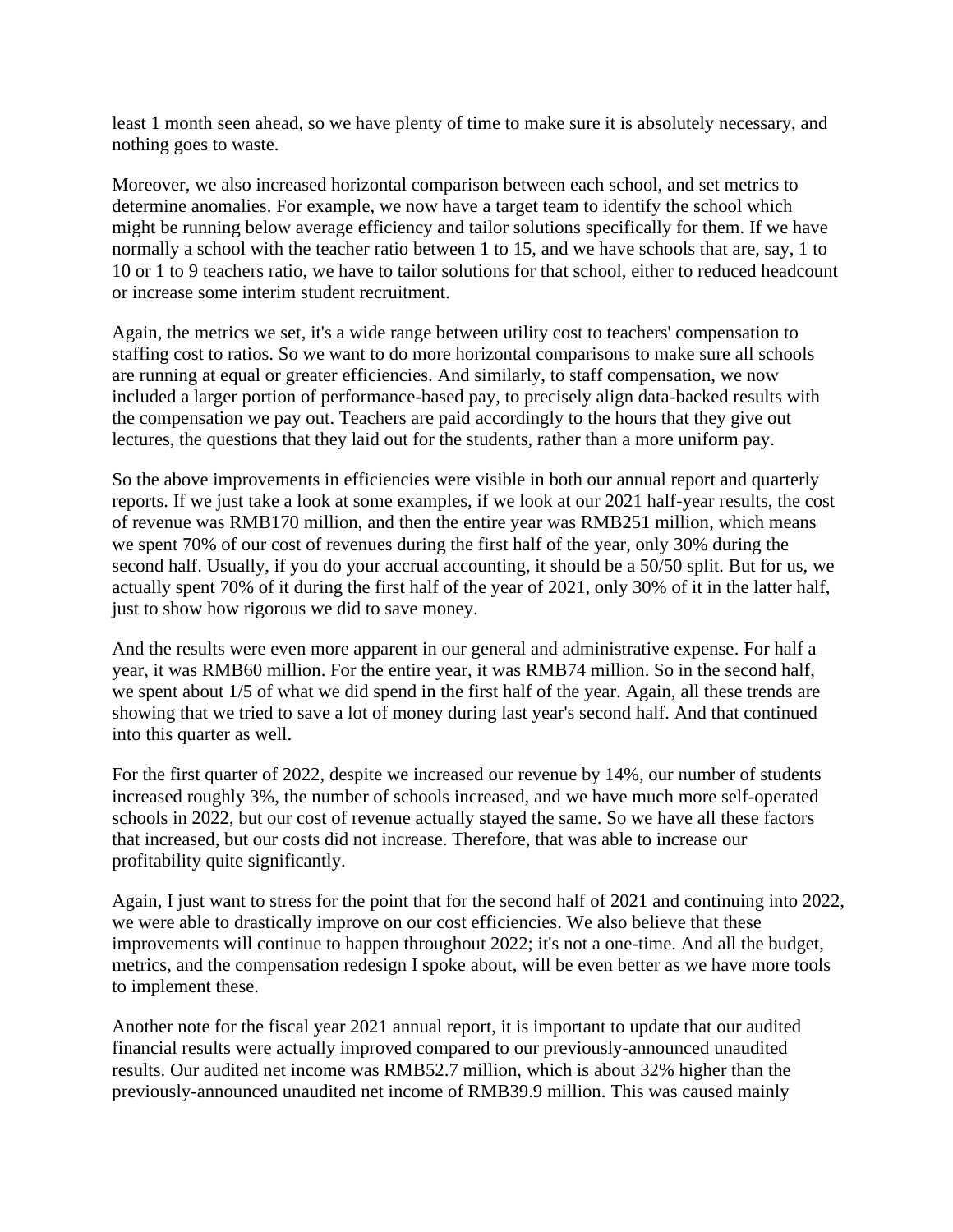because our auditor was able to correct some cost of revenue-related offsets in the working papers for the improved results. The company and the accounting teams were actually more conservative in some of the offsets.

Lastly, I think Item 3: You cannot win the battle by just saving money. But you have to go on the attack, you have to increase revenue. So in addition to the ability to adapt faster than most companies in a changing environment, as well as perfected operating know-how, I think, we did and we will introduce new business and further drive growth.

So the third point I want to say is that this year, this upcoming September in 2022, we will have 2 complete new school openings. And on top of that, we have increased number of liberal education classes such as fine art, media studies, dance and music majors, as well as vocational classes. Currently, we have a pretty accurate estimate that about 850 students are expected to enroll into these newly-established programs and majors this upcoming September. It will provide us with new factor of growth. Some of the tuition and related recruitments are already, I can't say signed, but it's already pretty much confirmed. So we're very happy about that.

Also, a bit of detail on the 2 new schools. I do not want to say specific names and locations yet, since some authorizations are still in process. But I can say that 1 campus is completed finished, from the building to the renovation, to all the equipments; they're completely new. And actually, a small number of students is already in the school since last year September before it was managed by us. So the school is completely ready to go, and is located in one of China's four municipality cities, so one of the four biggest cities in Chia. We are very excited for the new growth into that market and the student body we can serve there.

The second new school is much closer to our headquarter; it is still under construction. We expect all preparation to be done before June 30th. And we are working very closely with local partners and authorities to have a successful recruiting year.

In addition to the self-operated school, we also signed with a central China-based private school in May, to provide our management service. School management service is very similar to hotel management service, where the owners owns the property and hires a majority of the staff. And then we, as the management service provider, we send key top management employees to set the standards of operation, the standard for education. The current owner and us spoke a lot, and he deeply trusts us and believes in our ability to operate schools. And we mutually are dedicated to provide our best know-how to make sure the school is running in the best shape possible.

The good news is that majority of the management fees have already been paid to us. So this is a very asset-light business. We send about 8 employees, generating several millions RMB of income. And we are very happy for this opportunity as it also furthers expand our strong brand name and reputation.

As a combination of what happened already, and what will happen as recruiting season is about to begin, I think the Company is extremely excited on the positive trend forward. Again, I just want to stress that we are delighted for the convincing growth of our net income compared to last year's same quarter.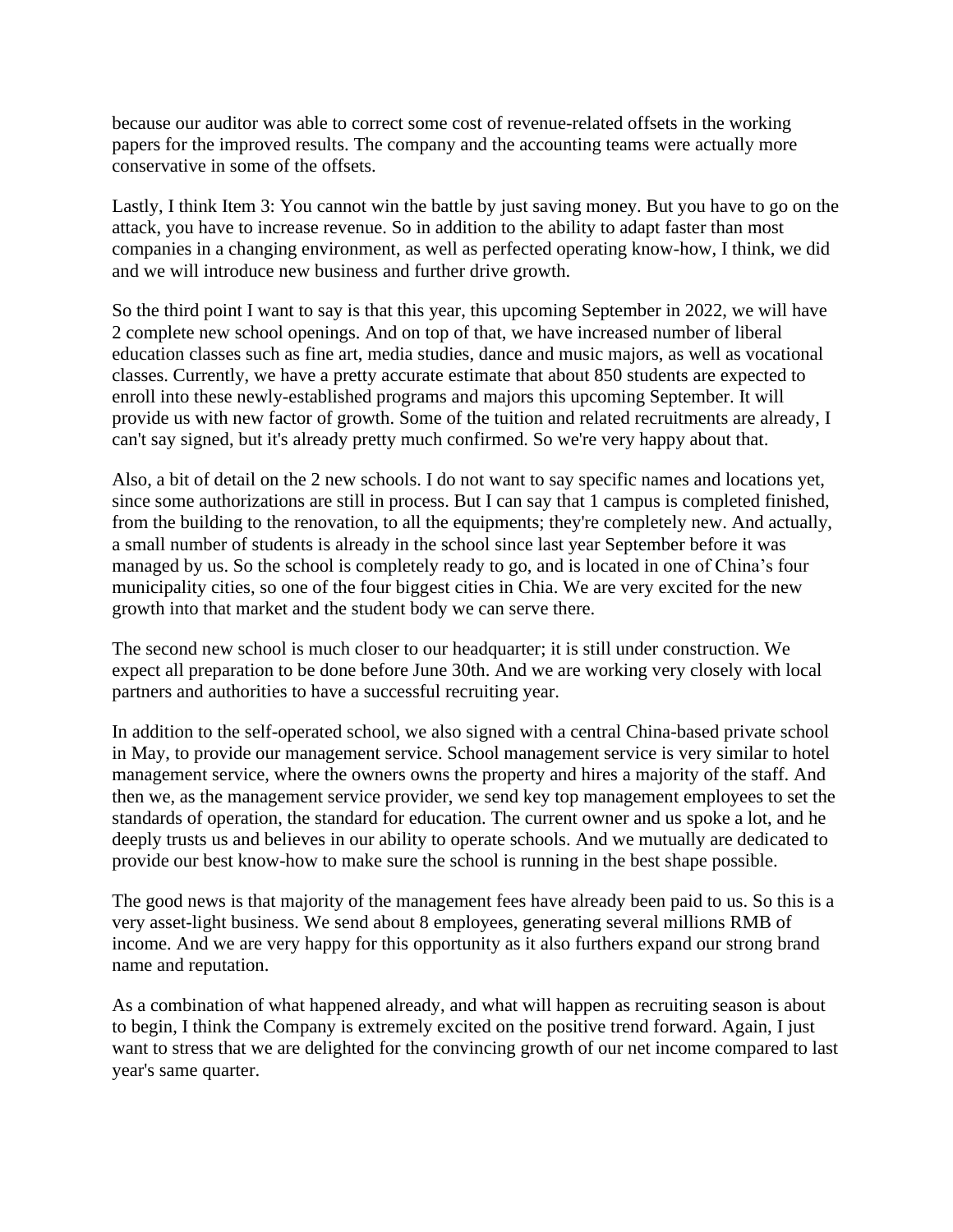And next, maybe 10 to 15 minutes, I will go through our line by line financial highlights for the first quarter of 2022. Again, please note that all numbers presented are in RMB, unless otherwise stated. All percentages changes are on a year-over-year basis, unless otherwise specified. A detailed analysis is contained in our earnings release, which is, like I said, available on the IR website.

Total revenues was RMB89.3 million, an increase of 14.2% from RM78.2 million in the first quarter of 2021. The increase was primarily driven by greater student enrollment due to the increased number of students enrolled in our schools.

Revenues from customers were RMB76.9 million, an increase of 13.3% from RMB67.8 million in the first quarter of 2021. The increase was primarily driven by greater student enrollments.

Revenue from government cooperative agreements was RMB12.5 million, an increase of 20.1% from RMB10.4 million in the first quarter last year, primarily due to increased number of publicly-sponsored students we served.

Cost of revenues was RMB57.3 million, a decrease of 3.3% from RMB59.3 million in the first quarter of 2021. The decrease was primarily due to the improved control of campus-related costs, and more efficient compensation structure for teachers and staffs.

Gross profit was RMB32.1 million, an increase of 69% from RMB19 million in the first quarter of 2021.

Gross margin was 35.9%, compared with 24.2% in the first quarter of 2021. The increased gross margin was primarily due to the improved cost measures, resulted from improved school operating efficiencies, such as reduced repair, tighter utility usage, stricter budget control, and also, our revised compensation structure for teachers and supporting staff, for an overall more efficient system tying pay to performances.

Net operating expenses were RMB9.7 million, an increase of 21.5% from RMB8 million in the first quarter of 2021. To break them down, selling and marketing expenses was about RMB0.1 million, a decrease of 60% from RMB0.3 million in the first quarter of 2021, mainly because most of the marketing had not happened yet for the first quarter. It usually happens between the second quarter to the third quarter.

General and administrative expenses were RMB9.9 million, an increase of 12.9% from RMB8.7 million in the first quarter of 2021. The increase was primarily due to the increased professional service costs related to complying with our reporting obligations under security law after we become a public company since March last year.

Government grants was RMB0.3 million, a decrease of 72% from RMB1.1 million, majority because the government grants were paid to the discontinued operations of middle schools.

I just want to add that net operating expense were relatively small. The net total operating expenses were only RMB9.7 million versus the cost of revenue, nearly RMB60 million. So, despite the small increase, the majority decreased in cost of revenue contributed to the higher profit margin.